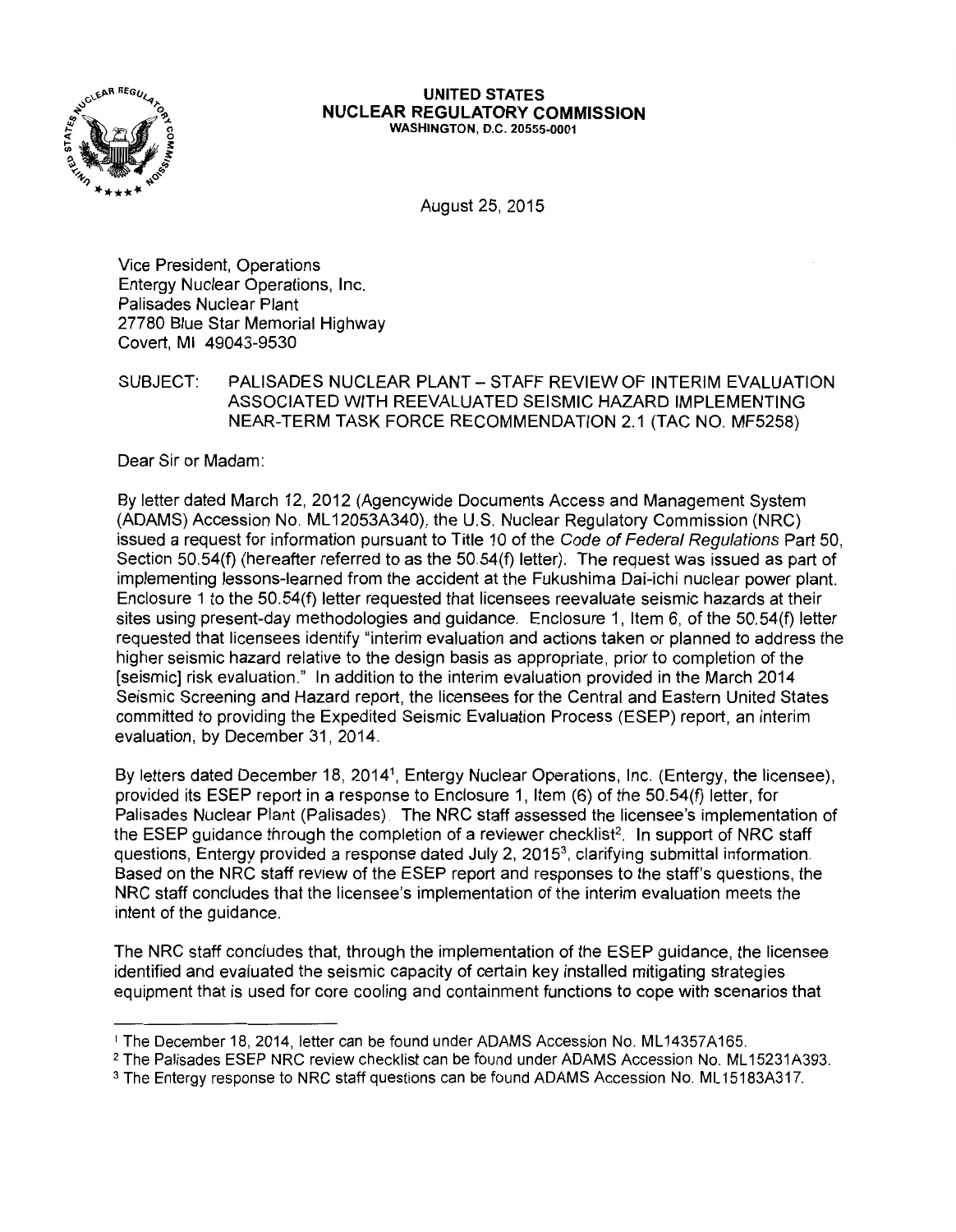involve a loss of all alternating current power and loss of access to the ultimate heat sink to withstand a seismic event two times the safe shutdown earthquake for Palisades. The licensee's ESEP assessment provides additional assurance which supports continued plant safety while the longer-term seismic evaluation is completed to support regulatory decision making. The NRC staff concludes that the licensee responded appropriately to Enclosure 1, Item (6) of the 50.54(f) letter. Application of this review is limited to the interim evaluation as part of the Recommendation 2.1 Seismic review.

The NRC staff notes that the attachment of the December 18, 2014, letter contains regulatory commitments to complete walkdowns and evaluations of inaccessible items, modifications related to ESEP, and submit a results letter to NRC within 60 days following completion of all ESEP activities.

If you have any questions, please contact me at (301) 415-1115 or via e-mail at Nicholas.DiFrancesco@nrc.gov.

Sincerely,

Nicholas J. DiFrancesco, Senior Project Manager Hazards Management Branch Japan Lessons-Learned Division Office of Nuclear Reactor Regulation

Docket No. 50-255

cc: Distribution via Listserv